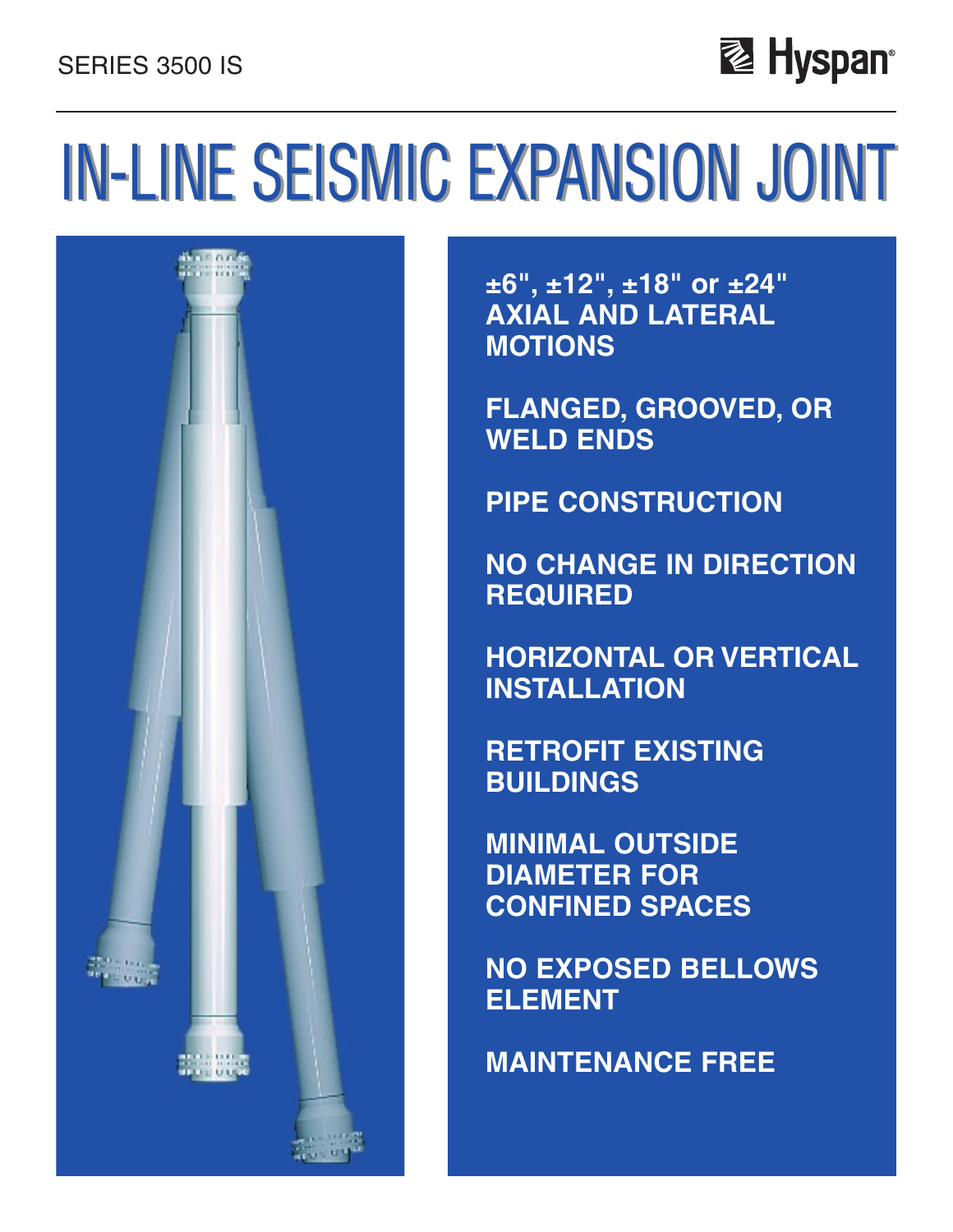

## **Series 3500 IS In-Line Seismic Expansion Joint**

The rugged in-line construction of the Series 3500 IS seismic expansion joint provides a reliable heavy-duty solution to absorb large multi-plane seismic motions. Designed specifically to connect the piping of two structures that move independently in a seismic event. The design does not require a change in piping direction and therefore does not add elbows and other components that increase pressure drop and heat loss. The envelope is minimum to facilitate installations in tight fitting areas and retrofitting of existing piping installations.

Series 3500 IS expansion joints combine the design techniques of two well established Hyspan products; Hyspan Barco Ball Joints provide lateral offset and rotation, and Hyspan Series 3500 externally pressurized expansion joints provide axial extension or compression. The bellows is enclosed and all component parts are made from standard pipe or equivalent. The installation can be horizontal or vertical as illustrated.



# **Applications**

Series 3500 IS seismic expansion joints must be installed between two anchor points that are designed to react to the pressure thrust and bellows spring force of the axial expansion joint, and the lateral force resulting from the flex torque of the ball joints.

The maximum lateral force on the anchor is equal to the break away force which is tabulated in Column 5 of Table 1 for the standard designs. After break away, the force is reduced, and it is not a function of pressure.

The maximum axial force is a combination of the pressure thrust force which is tabulated in Table 2, Pressure and Force Data, and the Axial Spring Rate that is tabulated in Column 4 of Table 1 multiplied by the axial deflection.



Anchor

$$
\begin{array}{cccc}\n\text{Another Force} & = & \text{Pressure Force} \\
\text{(Lbs.)} & = & \text{Table 2 (lbs)} \\
\end{array} + \left\{ \frac{\text{Spring Rate (lb./in.)}}{\text{Column 4, Table 1}} \right\} \times \left\{ \frac{\text{Axial Travel}}{\text{(inches)}} \right\}
$$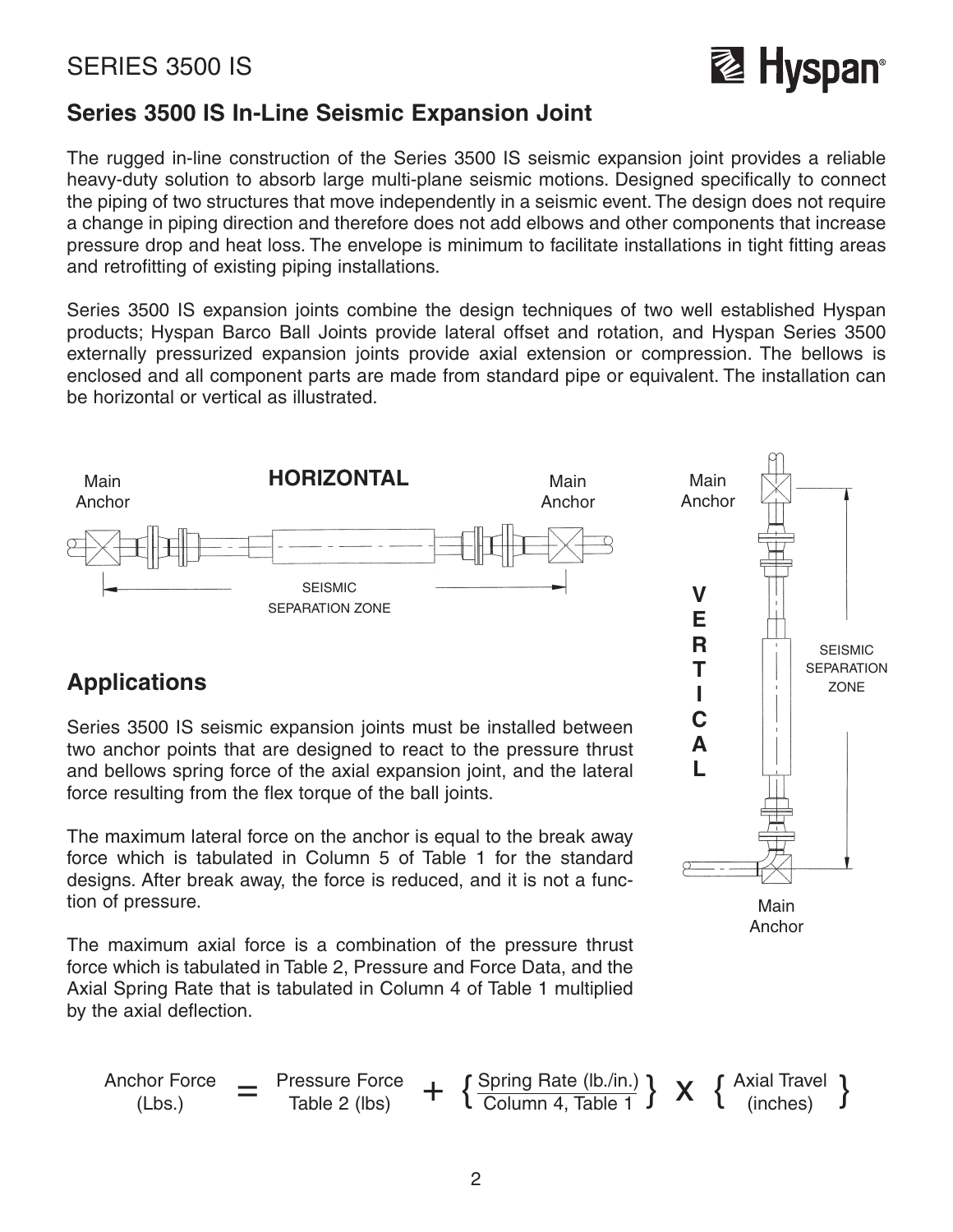## SERIES 3500 IS

# **Lage Hyspan**®



#### **Table 1 Design Pressure: 150 psig Test Pressure: 225 psig Design Temperature: 400° F**

| Nominal              | Part No.(1)                                       | <b>Maximum</b>                                | 3501 IS Flanged<br>3502 IS Weld End<br><b>Axial</b><br><b>Break</b> |                            |                                    | 3507 IS Grooved End              |                                      |                                  |                                      |                                  |
|----------------------|---------------------------------------------------|-----------------------------------------------|---------------------------------------------------------------------|----------------------------|------------------------------------|----------------------------------|--------------------------------------|----------------------------------|--------------------------------------|----------------------------------|
| <b>Size</b><br>(NPS) | 3501 IS<br>3502 IS<br>3507 IS                     | <b>Outside</b><br><b>Diameter</b><br>(inches) | <b>Spring</b><br>Rate<br>(lb./in.)                                  | Away<br>Force(2)<br>(Ib.)  | Overall<br>Length<br>(inches)      | Weight<br>(Ibs)                  | <b>Overall</b><br>Length<br>(inches) | Weight<br>(lbs)                  | <b>Overall</b><br>Length<br>(inches) | Weight<br>(lbs)                  |
| 21/2                 | $-135-6$<br>$-135-12$<br>$-135-18$<br>$-135-24$   | 6.19                                          | 46<br>22<br>15<br>13                                                | 88<br>24<br>16<br>12       | 62.0<br>104.5<br>150.5<br>196.5    | 112<br>164<br>216<br>274         | 56.5<br>99.0<br>145.0<br>191.0       | 96<br>148<br>200<br>258          | 56.0<br>98.5<br>144.5<br>190.5       | 96<br>148<br>200<br>258          |
| 3                    | $-140-6$<br>$-140-12$<br>$-140-18$<br>$-140-24$   | 7.19                                          | 36<br>19<br>12<br>11                                                | 175<br>47<br>32<br>24      | 63.5<br>106.0<br>152.0<br>198.0    | 157<br>224<br>296<br>367         | 58.0<br>100.5<br>146.5<br>192.5      | 137<br>204<br>276<br>347         | 57.5<br>100.0<br>146.0<br>192.0      | 137<br>204<br>276<br>347         |
| $\overline{4}$       | $-148-6$<br>$-148-12$<br>$-148-18$<br>$-148-24$   | 9.75                                          | 65<br>33<br>21<br>22                                                | 323<br>94<br>63<br>47      | 70.5<br>109.0<br>155.0<br>201.0    | 310<br>405<br>514<br>610         | 64.5<br>103.0<br>149.0<br>195.0      | 280<br>375<br>484<br>580         | 63.88<br>102.38<br>148.38<br>194.38  | 280<br>375<br>484<br>580         |
| 5                    | $-155-6$<br>$-155-12$<br>$-155-18$<br>$-155 - 24$ | 11.28                                         | 166<br>85<br>53<br>43                                               | 480<br>141<br>94<br>71     | 73.0<br>111.0<br>157.0<br>203.0    | 400<br>502<br>635<br>738         | 66.0<br>104.0<br>150.0<br>196.0      | 362<br>464<br>597<br>700         | 65.25<br>103.25<br>149.25<br>195.25  | 362<br>464<br>597<br>700         |
| 6                    | $-160-6$<br>$-160-12$<br>$-160-18$<br>$-160-24$   | 12.38                                         | 181<br>94<br>58<br>48                                               | 601<br>180<br>120<br>90    | 76.5<br>113.38<br>159.38<br>205.38 | 521<br>669<br>840<br>988         | 69.5<br>106.38<br>152.38<br>198.38   | 473<br>621<br>792<br>940         | 68.75<br>105.63<br>151.63<br>197.63  | 473<br>621<br>792<br>940         |
| 8                    | $-167-6$<br>$-167-12$<br>$-167-18$<br>$-167-24$   | 14.75                                         | 200<br>92<br>66<br>60                                               | 509<br>165<br>110<br>83    | 83.5<br>116.0<br>162.0<br>208.0    | 794<br>991<br>1,225<br>1,411     | 75.5<br>108.0<br>154.0<br>200.0      | 716<br>913<br>1,147<br>1,333     | 74.5<br>107.0<br>153.0<br>199.0      | 716<br>913<br>1,147<br>1,333     |
| 10                   | $-174-6$<br>$-174-12$<br>$-174-18$<br>$-174-24$   | 17.12                                         | 232<br>113<br>77<br>68                                              | 969<br>314<br>209<br>157   | 84.0<br>116.5<br>162.5<br>208.5    | 1,081<br>1,324<br>1,657<br>1,902 | 76.0<br>108.5<br>154.5<br>200.5      | 977<br>1,220<br>1,553<br>1,798   | 75.0<br>107.5<br>153.5<br>199.5      | 977<br>1,220<br>1,553<br>1,798   |
| 12                   | $-180-6$<br>$-180-12$<br>$-180-18$<br>$-180-24$   | 19.75                                         | 529<br>130<br>176<br>137                                            | 1,496<br>468<br>329<br>247 | 87.0<br>123.38<br>164.38<br>210.38 | 1,475<br>1,797<br>2,294<br>2,678 | 78.0<br>114.38<br>155.38<br>201.38   | 1,315<br>1,637<br>2,084<br>2,518 | 77.0<br>113.38<br>154.38<br>200.38   | 1,315<br>1,637<br>2,084<br>2,518 |
| $\mathbf{1}$         | $\overline{c}$                                    | 3                                             | 4                                                                   | 5                          | 6                                  | $\overline{7}$                   | 8                                    | 9                                | 10                                   | 11                               |

#### **Note:**

(1) The part number designates the design axial and lateral (all planes) motions. Dash 6 (-6) indicates combined motions of 6" axial and lateral, -12, -18, -24 are 12",18" and 24" respectively.

(2) The break away force is the lateral force required to deflect the expansion joint. The values given are for liquid service at 150 psig. Values for steam are 67% higher.

(3) Flanges 150 lb. A105 raised face weld neck, Weld Ends ASME/ANSI B16.5, Grooved Ends per ANSI/AWWA C606-87.